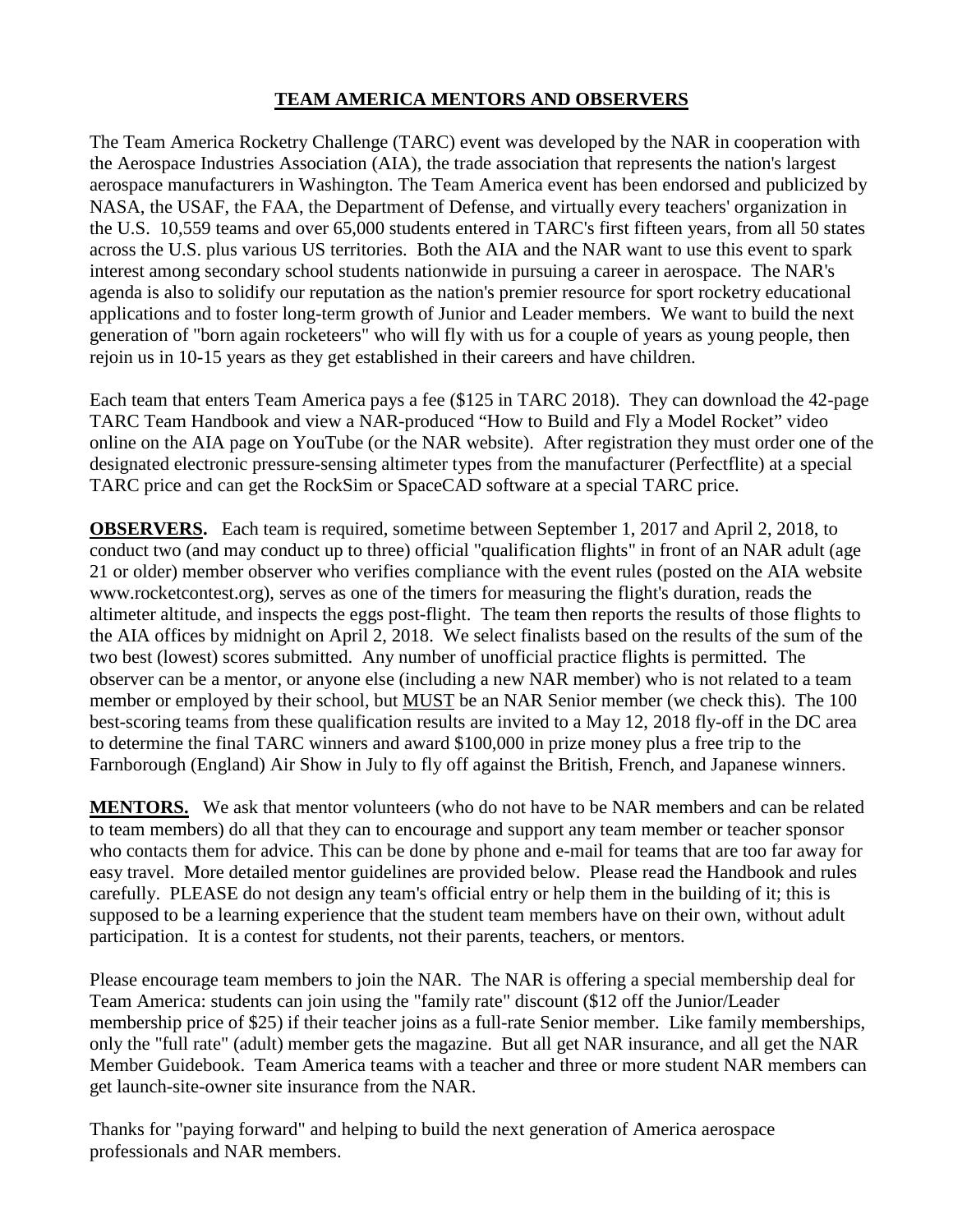## **MENTOR GUIDELINES**

It is not required that mentors do all of these things for every team that they mentor. Do what you are comfortable with doing and have time to do. These suggestions for your role with a team are listed in priority order.

1. Make contact with middle or high schools in your area to recruit them to enter TARC by the entry deadline. Once all entries are known, a list of them will be sent to you by the NAR; please try to make contact with schools in your area that have entered and let them know you are available to them for advice and assistance.

2. Tell students where and how to obtain rocket-building supplies, parts, and motors. There are multiple "official" vendors for TARC who offer special discounts to the teams. The TARC Handbook has a list in it of these vendors.

3. Teach students, or point them toward resources to help them learn, such basic model rocket skills as construction, recovery techniques, and clustering. Remember that TARC is not a high-power rocketry event that necessarily needs the advanced materials and technologies of this aspect of sport rocketry! Encourage them to purchase and read Stine's "Handbook of Model Rocketry" -- available at a special rate of \$20 for TARC teams from NAR Technical Services.

4. Advise teams on rocketry safety and help them avoid designs or actions that would be unsafe, or that would violate the NAR Model Rocket Safety Code. Regardless of other guidelines, please intervene with advice if you see a team about to do something that is clearly unsafe.

5. Help students obtain a launch site for their test and qualification flights. This can either be the site of an established and supportive rocket club (NAR or TRA), or at a site arranged by the team with your advice (on field size) and assistance (as a resource to provide information on rocket safety, NAR insurance, and safety procedures).

6. Lend teams launching equipment, point them toward groups that already have such equipment the teams could use, or help them design and build a launch system.

7. If you are a current NAR adult (age 21 or older) member, and not related to any team member or employed by their school, serve as the official NAR flight observer for teams' local qualification flights. Remember that teams can only make three official qualification flight attempts (the best two count for their score) and must declare in advance of a flight whether it is such an attempt.

8. If possible and if you wish to do this, provide advice and contacts to teams to assist in their efforts to raise funds to buy their rocketry materials, and/or to finance their trip to DC if they are selected to attend the final flyoff.

Please remember: No one except the student members of a team may participate in the design, construction, or pre-flight prepping of a rocket that the team uses in a qualification flight attempt or as their rocket for the final flyoff.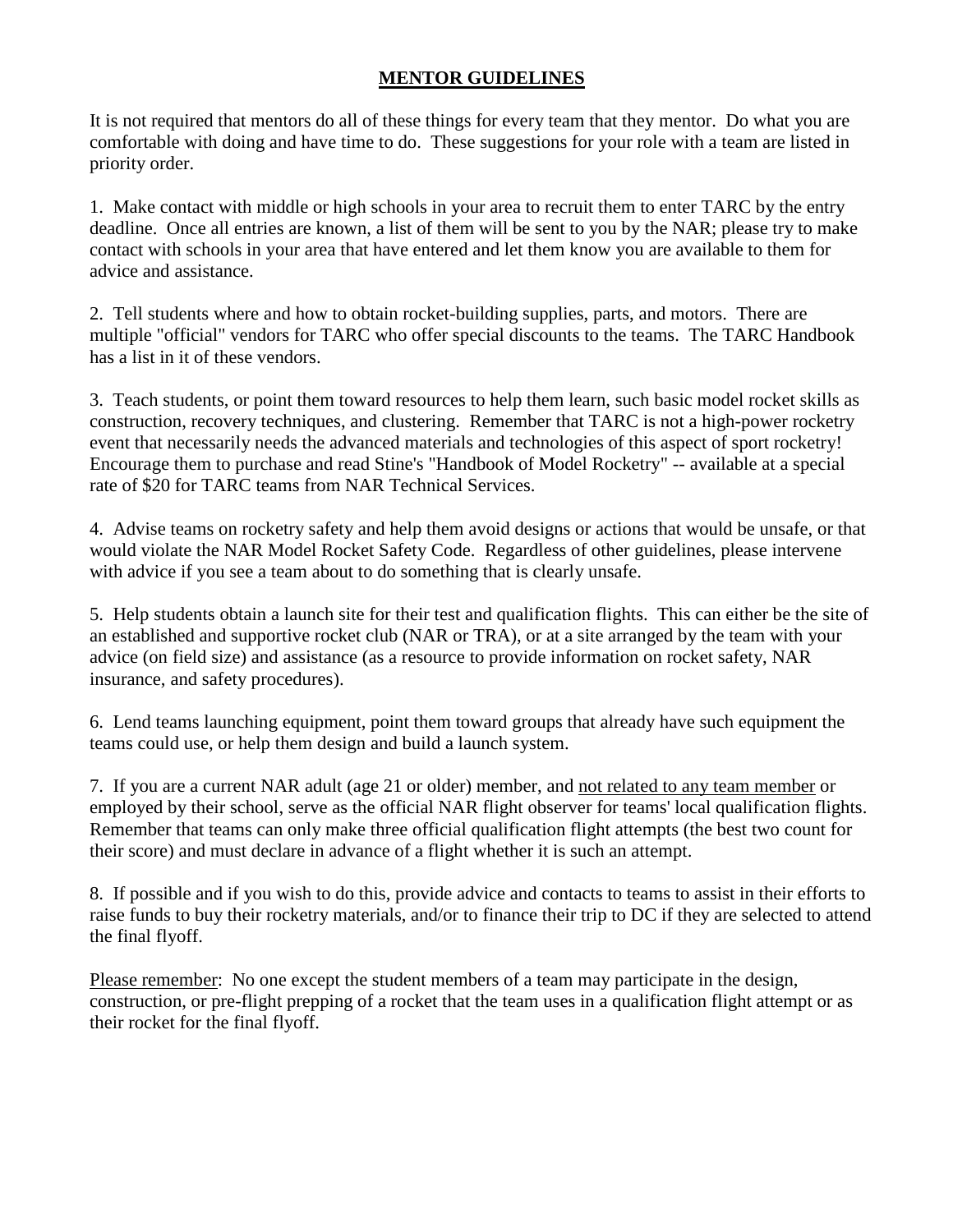## **MENTOR SUGGESTIONS**

These are suggestions for your working relationship with any team that you mentor.

1. Encourage teams not to underestimate how much time it will take to design, build, and test-fly a successful, reliable TARC design. They should start their design and building work earlier and plan to have more test flights than they realize. The average successful team in previous years that made it to the flyoffs had made over 15 practice flights and had crashes, lost rockets, or other unexpected problems in the process. The winning teams typically have even more practice flights than this.

2. Have teams "walk before running"; encourage them to actually watch the online video, read the TARC Handbook (especially the new chapter on streamer recovery), and read the "Handbook of Model Rocketry", then build and fly simple one-stage model rockets (without egg payload, initially) before beginning their TARC design. Aerospace Specialty Products makes a special "learner" kit available to TARC teams at a reasonable price for this purpose. Then have the team fly their TARC design without the expensive altimeter until the design is fully proved in test flights.

3. Encourage teams to act as teams, with division of labor and responsibility among the members and no single person doing it all. Logical tasks for individuals would include project manager, flight simulation specialist, payload specialist, launch and ignition specialist, recovery specialist, parts and component ordering specialist, rocket construction technique specialist, etc.

4. Encourage teams to use a rocketry flight simulation program (SpaceCAD or RockSIM, or Open Rocket) to verify the stability and likely performance of their model before its test flights. It is cheaper to crash a rocket on a computer than on the field!

5. Encourage teams not to make their rockets more complex than necessary and to make them reasonably light. The complexity may produce ideal flight performance on the computer, but it is likely to lead to discouraging reliability problems in flight testing. Lighter rockets are encouraged by the limit on liftoff mass (650 grams) and combined rocket motor total impulse (80 N-sec).

6. Help teams understand the importance of designs that reliably achieve straight-up flights; such designs are far less susceptible to unpredictable performance in windy weather (which may occur at the flyoffs) and have far more repeatable altitude performance.

7. Be positive and encouraging to teams when they face difficulties in construction or in flight testing. Point out to them that the previous winners all had failures in the process but learned from them and persevered to final success. Convince them that they can actually do this, and can succeed at making a good, qualifying flight.